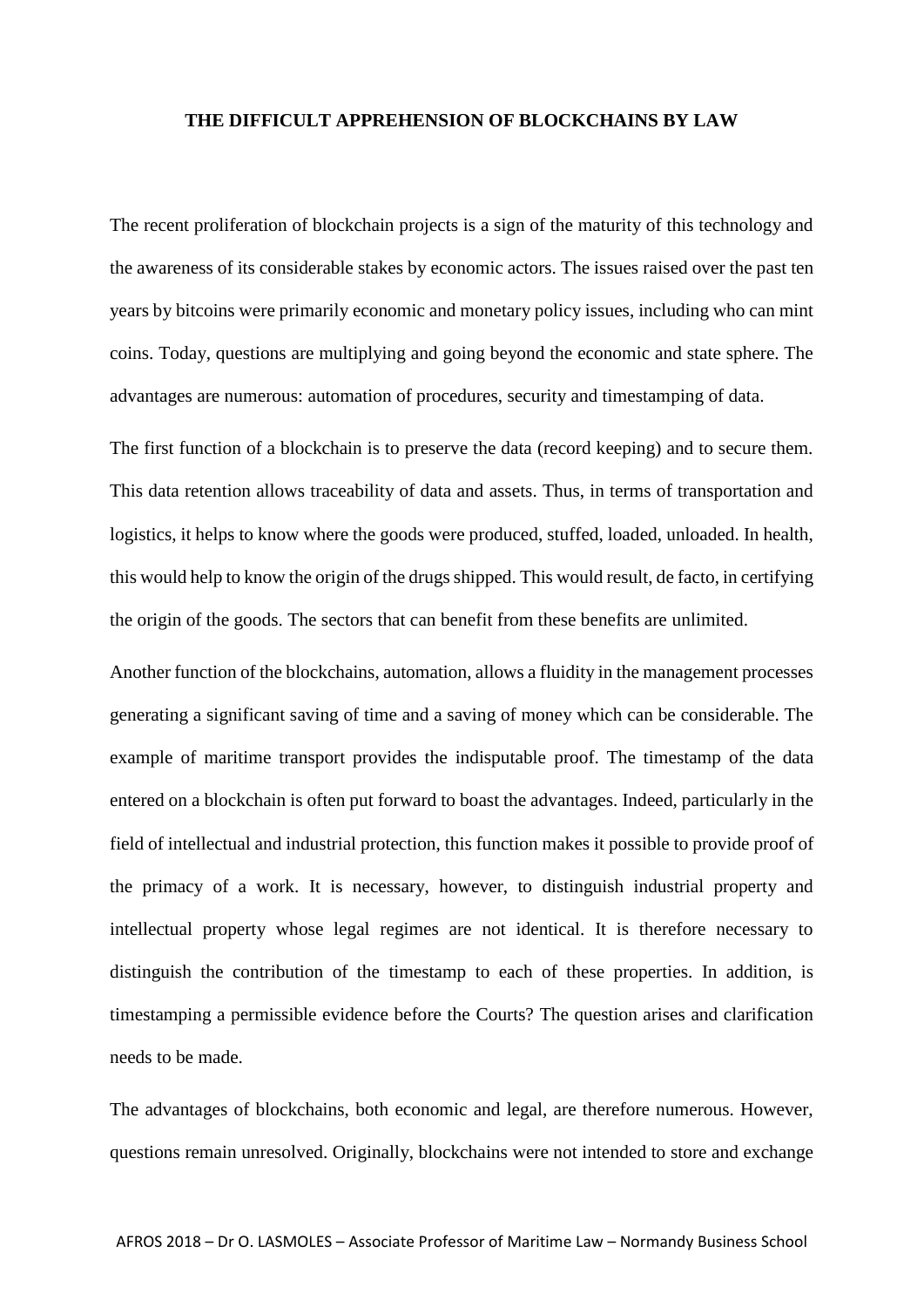personal data. However, their evolution and the evolution of the law make the situation more complex. These data, protected by the pseudonym, are updated by legislation which, in the context of the fight against cybercrime (Titanium Project), calls into question this pseudonym. Thus, today, blockchains can exchange personal data that are no longer protected by pseudonymity. What about their protection? There is therefore conflict between blockchains and personal data protection laws, such as the GDPR Regulation (General Data Protection Regulation) from the EU. How to resolve this conflict?

Another question which is very often asked: will the automation of blockchains cause the disappearance of trusted third parties? This trusted third party who is an intermediary would disappear, or at least see his role drastically reduced; If a blockchain makes it possible to register a sale between two private individuals, why not use it in the case of a real estate sale? The transaction will be secure, covered by the pseudonym and dated. Are services provided by a notary still necessary?

Blockchains have also brought up the notion of smart contract. What about their legal qualification and their effects? The proximity of the reasoning methods of lawyers and computer scientists may have suggested that these smart contracts were contracts in the legal sense of the term. However, if they codify contractual clauses, they can not be qualified as contracts. In addition, a smart contract does not take into account the notion of good faith that exists in the law of obligations and is of public order. From then on, it will be necessary to evolve these "digitized contracts" so that they integrate the peculiarities of the law of the contracts. So many questions that deserve, if not to have an answer, at least to be nuanced.

## *I. Economics and Legal advantages of blockchains*

A) Automated and secure exchange of stored data